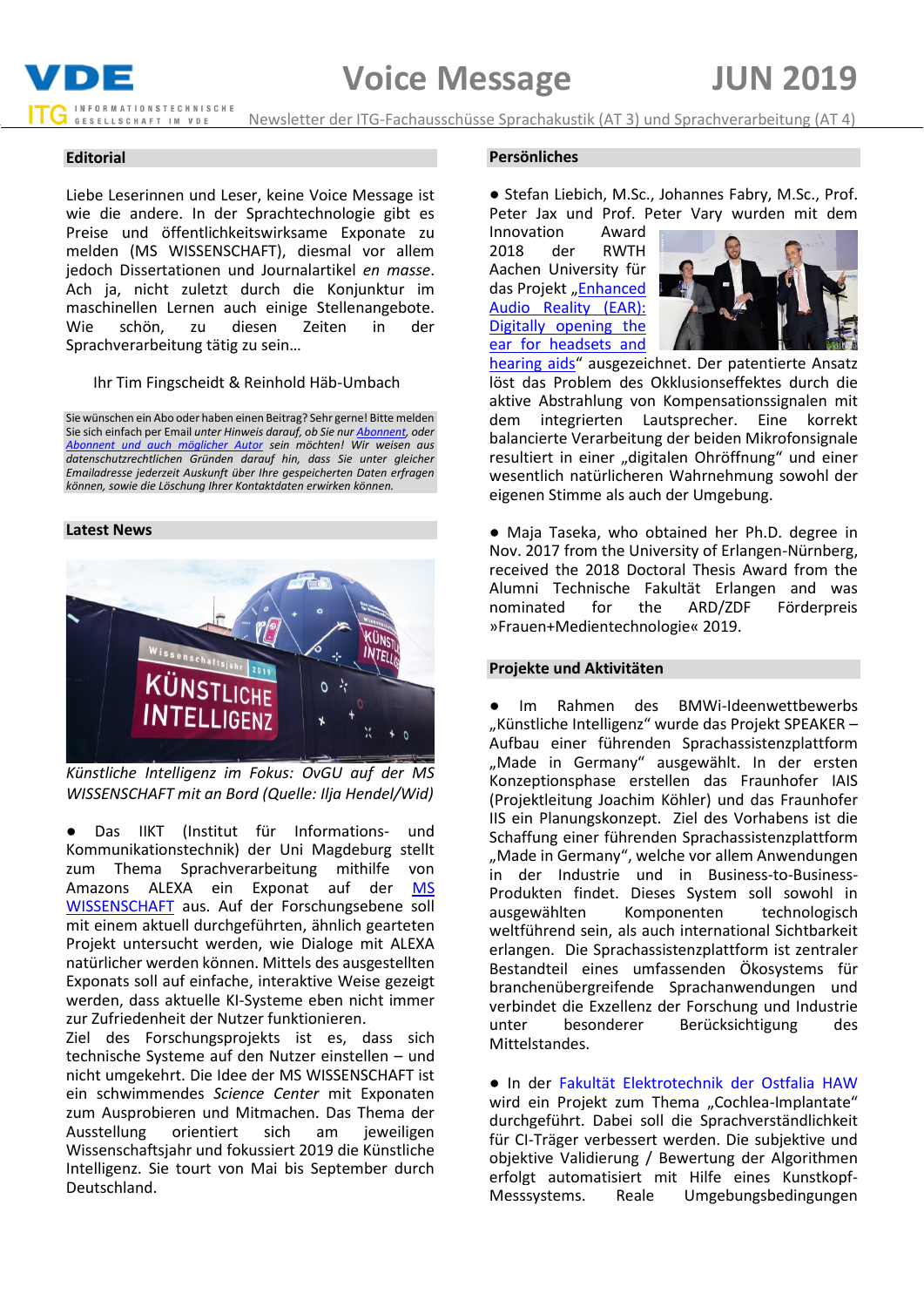werden über ein Auralisationssystem, aufgebaut in einem reflexionsarmen Freifeldraum, simuliert.

## **Dissertationen**

# ● Christian Hümmer: *[A Bayesian Network Approach](https://opus4.kobv.de/opus4-fau/frontdoor/index/index/docId/10537)  [to Selected Problems in Speech Signal Processing](https://opus4.kobv.de/opus4-fau/frontdoor/index/index/docId/10537)*

## Friedrich-Alexander-Universität Erlangen-Nürnberg (Betreuer: W. Kellermann)

Two distinct speech signal processing tasks are addressed from a unifying Bayesian network perspective. First, the problem of single-channel nonlinear acoustic echo cancellation (NAEC) is considered and in this context, a common heuristic choice of an optimum stepsize for the NLMS algorithm is derived as a special case of the Kalman filter. Furthermore, the properties of the elitist particle filter based on evolutionary strategies (EPFES) are analyzed when applied to identifying the nonlinear acoustic echo path model. As a second application, the task of environmentally-robust automatic speech recognition (ASR) is addressed.

● María Luis Valero: *Acoustic Echo Reduction for Multiple Loudspeakers and Microphones: Complexity Reduction and Convergence Enhancement*, International Audio Laboratories Erlangen (Betreuer: E.A.P. Habets)

The focus of the thesis lies on the complexity reduction and convergence enhancement of acoustic echo cancellation (AEC) for acoustic setups that comprise several loudspeakers or microphones. First, and irrespective of the acoustic setup, methods to reduce the computational cost and to enhance the convergence rate of partitioned-block frequencydomain adaptive filters are presented. Secondly, linear-periodically time-varying coherence reduction methods for the convergence enhancement of multichannel AEC are theoretically analyzed and optimized. Regarding AEC for setups that comprise several microphones, an algorithm is presented, which is capable of reducing the computational cost of multi-microphone AEC by considering the relation across microphones of acoustic echoes instead of the acoustic propagation paths. Finally, mechanisms to cope with the residual echoes that remain after multichannel and multi-microphone AEC are also provided.

● Markus Niermann: *[Digital Enhancement of Speech](https://www.iks.rwth-aachen.de/institut/ueber-uns/mitarbeiter/markus-niermann/)  [Perception in Noisy Environments](https://www.iks.rwth-aachen.de/institut/ueber-uns/mitarbeiter/markus-niermann/)*, RWTH Aachen University (Betreuer: P. Vary, zweiter Gutachter: R. Martin).

The perception of loudspeaker speech from public address systems or mobile phones is often affected by local background noise. For improving speech intelligibility and for reducing listening effort, "Near-



End Listening Enhancement" (NELE) processing can be applied. The loudspeaker signal is adaptively modified by taking the instantaneous background noise into account. The main novel contributions of this thesis are frequency domain NELE weighting rules without need for complex optimization and NELE time domain filter structures with low latency and complexity. Furthermore, NELE solutions for public address systems with massive crosstalk and combined NELE operation with far-end noise reduction in mobile telephony are proposed.

● Johannes Stahl: *[Contributions to Single-Channel](https://theses.eurasip.org/theses/804/contributions-to-single-channel-speech/)  [Speech Enhancement with a Focus on the Spectral](https://theses.eurasip.org/theses/804/contributions-to-single-channel-speech/)  [Phase](https://theses.eurasip.org/theses/804/contributions-to-single-channel-speech/)*, Technische Universität Graz (Betreuer: P. Mowlaee, G. Kubin)

Single-channel speech enhancement refers to the reduction of noise signal components in a singlechannel signal composed of both speech and noise. Spectral speech enhancement methods are among the most popular approaches to solving this problem. Since the short-time spectral amplitude has been identified as a highly perceptually relevant quantity, most conventional approaches rely on processing the amplitude spectrum only, ignoring any information that may be contained in the spectral phase. As a consequence, the noisy short-time spectral phase is neither enhanced for the purpose of signal reconstruction nor is it used for refining short-time spectral amplitude estimates. This thesis investigates the use of the spectral phase and its structure in algorithms for single-channel speech enhancement.

#### **Journalartikel**

# ● A. Brendel and W. Kellermann:

*[Distributed Source Localization in Acoustic Sensor](https://ieeexplore.ieee.org/document/8649567)  [Networks Using the Coherent-to-Diffuse Power Ratio](https://ieeexplore.ieee.org/document/8649567)* Acoustic source localization in an acoustic sensor network (ASN) based on estimates of the coherentto-diffuse power ratio (CDR) is investigated. It is shown that the distance between an acoustic source and an observing microphone pair is reflected by the CDR and can be estimated by Gaussian process regression. Subsequently, the obtained distance estimates are used by an ASN for estimating the position of the acoustic source. The computational complexity of the algorithm is low and the amount of data to be shared between the sensor nodes can be adiusted.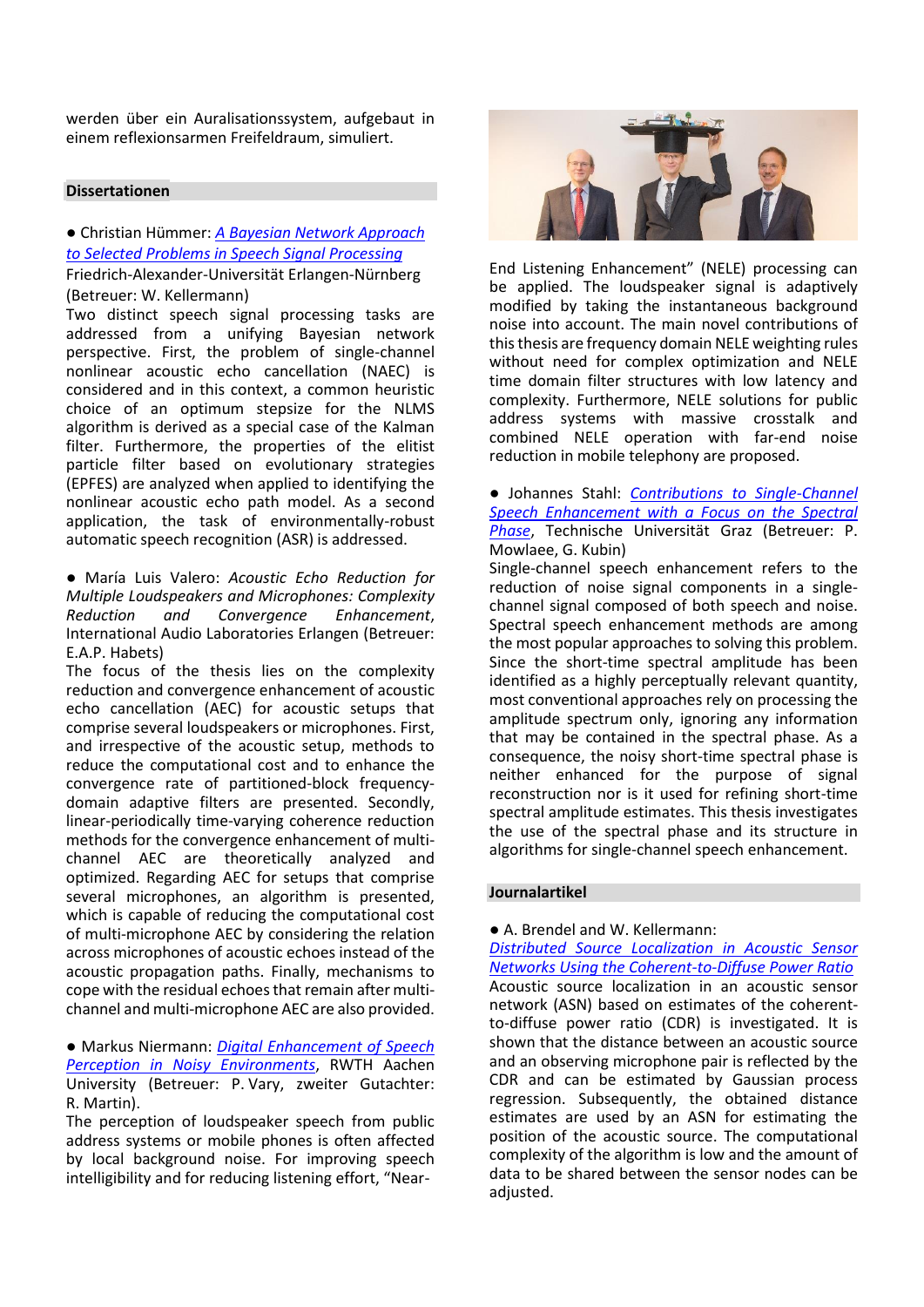## ● M. Luis Valero and E.A.P. Habets:

#### *[Low-complexity multi-microphone acoustic echo](https://ieeexplore.ieee.org/document/8571274/)  [control in the short-time Fourier transform domain](https://ieeexplore.ieee.org/document/8571274/)*

This paper proposes a low-complexity architecture for multi-microphone echo control. The proposed architecture uses a low-complexity multi-microphone acoustic echo canceller followed by a beamformer for joint noise and residual echo reduction. To implement the latter, it is necessary to retrieve the relation of residual echoes across microphones for which two estimation methods are presented.

## ● H. Schepker, L. T. T. Tran, S. Nordholm, and S. Doclo: *[Null-steering beamformer based feedback](https://ieeexplore.ieee.org/document/8606978)  [cancellation for multi-microphone hearing aids with](https://ieeexplore.ieee.org/document/8606978)  [incoming signal preservation](https://ieeexplore.ieee.org/document/8606978)*

This paper proposes several methods to design a fixed beamformer aiming at canceling the acoustic feedback contribution for an earpiece with multiple microphones. Experimental results with a custom earpiece show that the proposed null-steering beamformer using an RTF-based constraint enables to increase the added stable gain by about 40 dB while preserving the quality of the incoming signal.

### ● W. Nogueira, J. Abel, and T. Fingscheidt:

# *[Artificial speech bandwidth extension improves](https://doi.org/10.1121/1.5094347)  [telephone speech intelligibility and quality in cochlear](https://doi.org/10.1121/1.5094347)  [implant users](https://doi.org/10.1121/1.5094347)*

Hearing impaired persons, and particularly hearingaid and cochlear implant (CI) users, often have difficulties communicating over the telephone. This work proposes to artificially extend the standard bandwidth of telephone speech to improve its intelligibility for CI users. Nine CI users were tested with and without the proposed artificial bandwidth extension algorithm. The experimental evaluation shows a significant improvement in speech intelligibility and speech quality over the phone using the artificial bandwidth extension. These promising results support the potential of ABE, which could be incorporated into a commercial speech processor or a smartphone-based pre-processor that streams the telephone speech to the CI.

● B. Cauchi, K. Siedenburg, J. F. Santos, T. H. Falk, S. Doclo, and S. Goetze:

## *[Non-intrusive speech quality prediction using](https://ieeexplore.ieee.org/document/8693793)  [modulation energies and LSTM-network](https://ieeexplore.ieee.org/document/8693793)*

This paper proposes a novel non-intrusive measure to predict the quality of processed speech by combining modulation energy features and a recurrent neural network with long short-term memory cells. For various speech enhancement algorithms, the proposed measure yields a higher correlation with perceptual speech quality than benchmark intrusive and non-intrusive measures.

#### ● S. Chakrabarty and E.A.P. Habets:

*[Time-Frequency Masking Based Online Multi-Channel](https://ieeexplore.ieee.org/document/8691791)  [Speech Enhancement With Convolutional Recurrent](https://ieeexplore.ieee.org/document/8691791)  [Neural Networks](https://ieeexplore.ieee.org/document/8691791)*

The paper proposes to use a convolutional recurrent neural network to estimate ideal binary and ratio masks using a sequence of multi-channel inputs. The estimated masks are used in two different ways for speech enhancement: i) to estimate real-valued gains which are applied to a single microphone, and ii) to estimate the power spectral density matrices of the desired and undesired signals for beamforming.

● S. Chakrabarty and E.A.P. Habets:

#### *[Multi-Speaker DOA Estimation Using Deep](https://ieeexplore.ieee.org/document/8651493)  [Convolutional Networks Trained With Noise Signals](https://ieeexplore.ieee.org/document/8651493)*

This paper proposes a classification-based directionof-arrival (DOA) estimator for multiple speakers. The classification is performed on a time-frame level using a convolutional neural network. The network can be trained using simulated impulse responses and noise signals only, and was evaluated also with multiple speakers recorded in a classroom.

### **Tagungen (nach Paper Deadline sortiert)**

## [ASRU](http://asru2019.org/) 14.-18.12.2019 in Sentosa, Singapur Paper Deadline: 01.07.2019 [\[CfP\]](http://asru2019.org/)

[EUSIPCO](http://eusipco2019.org/) 02.-06.09.2019 in A Coruna, Spanien [keine Einreichungen mehr]

[Interspeech](http://www.interspeech2019.org/) 15.-19.09.2019 in Graz, Österreich [keine Einreichungen mehr]

Die Paper Deadline ist zwar schon vorbei, aber die [Interspeech 2019](http://www.interspeech2019.org/) in Graz kann mit einigen Highlights aufwarten: Zuwachs an Papereinreichungen von über 30% im Vergleich zum Vorjahr, [Survey Presentations,](https://www.interspeech2019.org/calls/surveys/) kostenlose Kinderbetreuung für [Konferenzteilnehmer\\*innen,](https://www.interspeech2019.org/venue_and_travel/childcare/) [Weiterbildung](https://www.ph-online.ac.at/phst/wbLv.wbShowLVDetail?pStpSpNr=308674&pSpracheNr=1)  [für Lehrer\\*innen der Sekundarstufe](https://www.ph-online.ac.at/phst/wbLv.wbShowLVDetail?pStpSpNr=308674&pSpracheNr=1) und ein [Hackathon](mailto:hackathon@interspeech2019.org) – Anmeldungen sind noch möglich, so wie auch zu diversen [Satellite](https://www.interspeech2019.org/program/satellite_events/)  [Workshops](https://www.interspeech2019.org/program/satellite_events/) un[d Student Events.](https://www.interspeech2019.org/students/student_events/)

#### [WASPAA](https://www.waspaa.com/) 20.-23.10.2019 in Mohonk Mountain House, New Paltz, NY, USA

[keine Einreichungen mehr]

- [ICASSP](https://2020.ieeeicassp.org/) 04.-09.05.2020 in Barcelona, Spain Paper Deadline: 21.10.2019 [\[CfP\]](https://2020.ieeeicassp.org/wp-content/uploads/2019/05/ICASSP2020_CfP_7.pdf)
- [DAGA](http://www.daga2020.de/) 16.-19.03.2020 in Hannover,

# Deadline für Beitragsmeldung: 01.11.2019

- [EUSIPCO,](https://eusipco2020.org/) 24.-28.08.2020, Amsterdam, Niederlande, Paper Deadline: 21.02.2020 [\[CfP\]](https://eusipco2020.org/calls/)
- [Interspeech,](http://www.interspeech2020.org/) 02.-06.09.2020, Shanghai, China, Paper Deadline noch unbekannt

[ITG Conference on Speech Communication](https://www.iks.rwth-aachen.de/institut/veranstaltungen/itg-conference-on-speech-communication-2020/) 9.-11.09.2020 in Aachen, Paper Deadline noch unbekannt